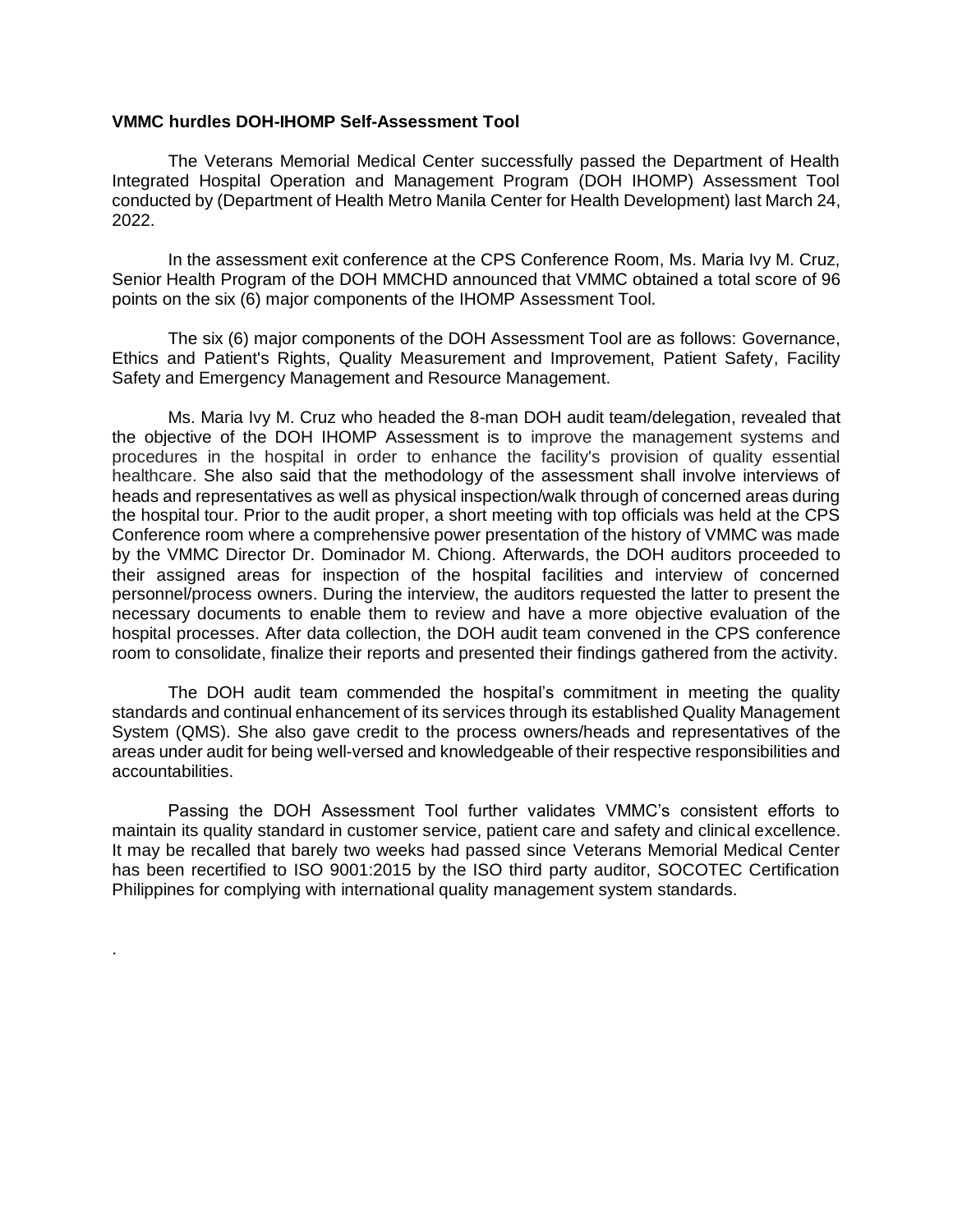

*VMMC Quality Assurance Unit Head Dr. Eloisa De Guia with the DOH-Audit Team*



*VMMC top officials met with the DOH Audit Team at the CPS Conference Room.*